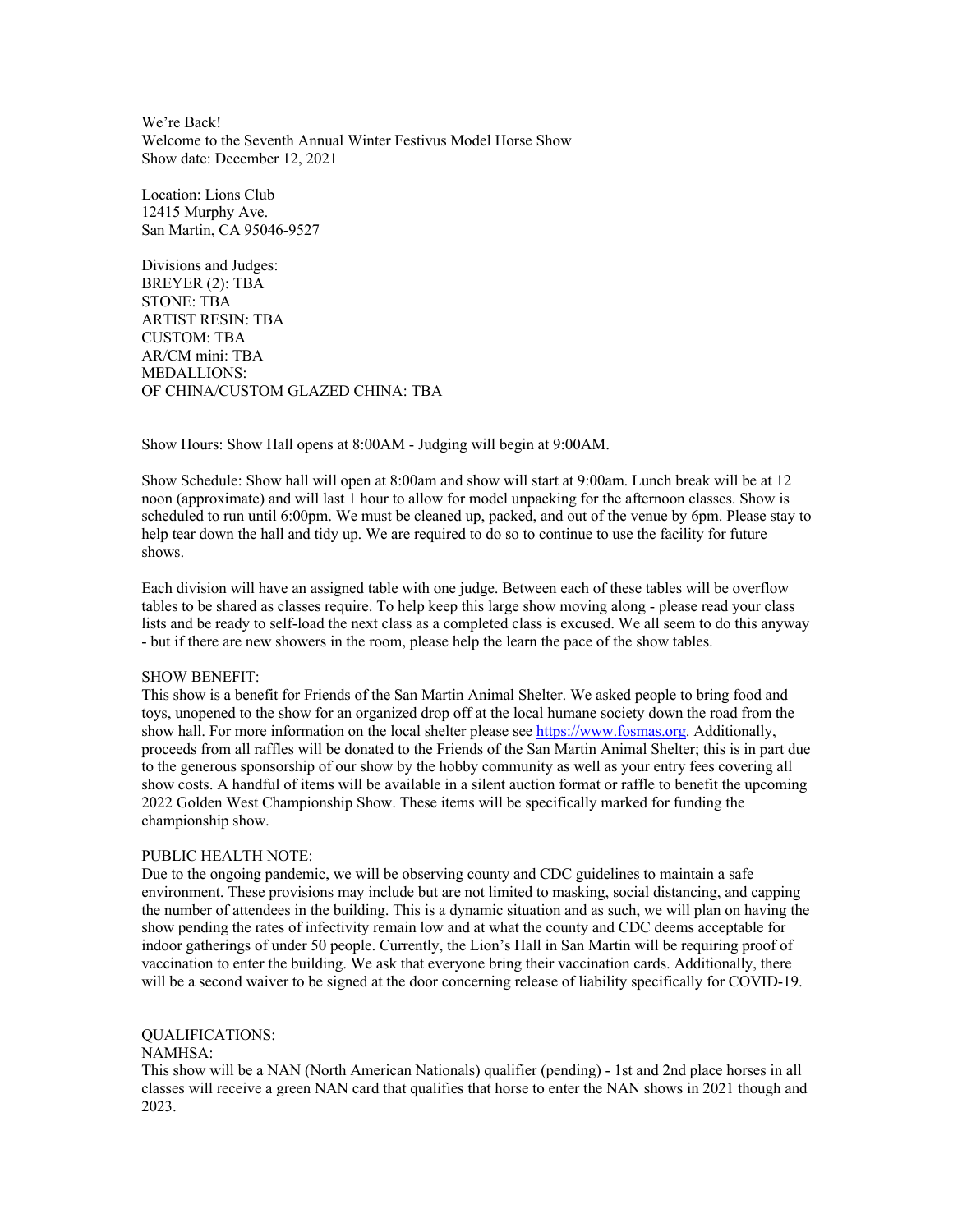# REGION 2 Championships:

This show will also be a Region 2 qualifier; any horse with a 1st through 2nd place will qualify for the upcoming Region 2 Championship Show.

# RULES/NOTES: SEPISEP

Class Limitations: Class limit is 3 horses per class, except as noted. Extra Horses: limit of 2 horses per class may be added at the rate of \$1.00 per horse - payable at the table. Class participation limits per horse: a model can compete in one (1) breed class only and one (1) collectability/workmanship class only- earning a maximum of 2 NAN card at this show.

General Class Information: Classes may be split, combined or canceled, depending upon the number of entries, at the discretion of the judge and/or showholder.

Scale Descriptions: The models commonly termed Traditional and/or Classic will show in the regular classes. Models commonly termed Stablemate, TinyMite, Littlebit, Pebbles and Chips will show in the Mini classes where a mini class alternative is noted.

AWARDS: Ribbon Flats to 5th Place in Classes, rosettes to section champions and reserve. Rosettes and pony pouches to division champions and reserves. At the end of the day, attendees will be invited to vote for the People's Choice Award. A Champion and Reserve Champion will be chosen from each division's champions via popular vote and awarded a special rosette and prize. So please, consider staying to the end to participate. Please note: If you do not want or need all of your ribbons, please consider donating them back to the show holder at the end of the day. Reuse of ribbons of all types not only cuts down on waste but also helps reduce show costs.

ENTRY CARDS: Each entry must have a 3"x5" card, white or colored for this show. On the up side, type or print clearly the class number, breed and gender. On the down side, print the horse's name and the shower's name. For security purposes and to prevent mix ups, you may tag your horses but please be careful to have only the horse's breed and gender showing when you place it in the show ring. Do not place your entry on top of another entry's card or leg tags. Entries without Entry Cards will be disqualified. Please do not use scraps of paper or Post-It notes -- 3" x 5" index cards ONLY.

DOCUMENTATION: Documentation for your horses is welcomed and is required in collectability classes - please do not assume your judge knows every detail that could help your horse place in the ribbons. As a courtesy to other showers, please limit the size of your documentation to a maximum of 8-1/2 x 11 inches.

SPONSORSHIP RAFFLE: Tickets for the sponsorship raffle will be given at the rate of one ticket per estimated dollar of donation value. Tickets will be available via class, section and division sponsorships, and via raffle and auction donations.

RAFFLES AND AUCTIONS: This is a fundraiser show to fund the humane society of San Martin so of course there will be raffles! Raffles and silent auctions will be active throughout the day, with winners and drawings held at 2:00PM; we are gladly accepting donations for the raffles, silent auctions and door prizes up to and including the show date. Proceeds will go to buy food, toys, and supplies for the shelter. A few items will be present to raise funds for the 2020 Golden West Championship Show; these items will be designated clearly for this purpose.

# FINISH DEFINITIONS: SEE CLASSLIST FOR DESCRIPTIONS WITHIN EACH DIVISION.

## JUDGING CRITERIA for Breed Classes:

Entries in the Breed classes will be judged on the following:

- 1) Breed type and correct, acceptable color for that breed or registry.
- 2) Biomechanics the correctness of limb positions and anatomy.
- 3) The excellence of workmanship to include seams, paint overspray and surface finishing.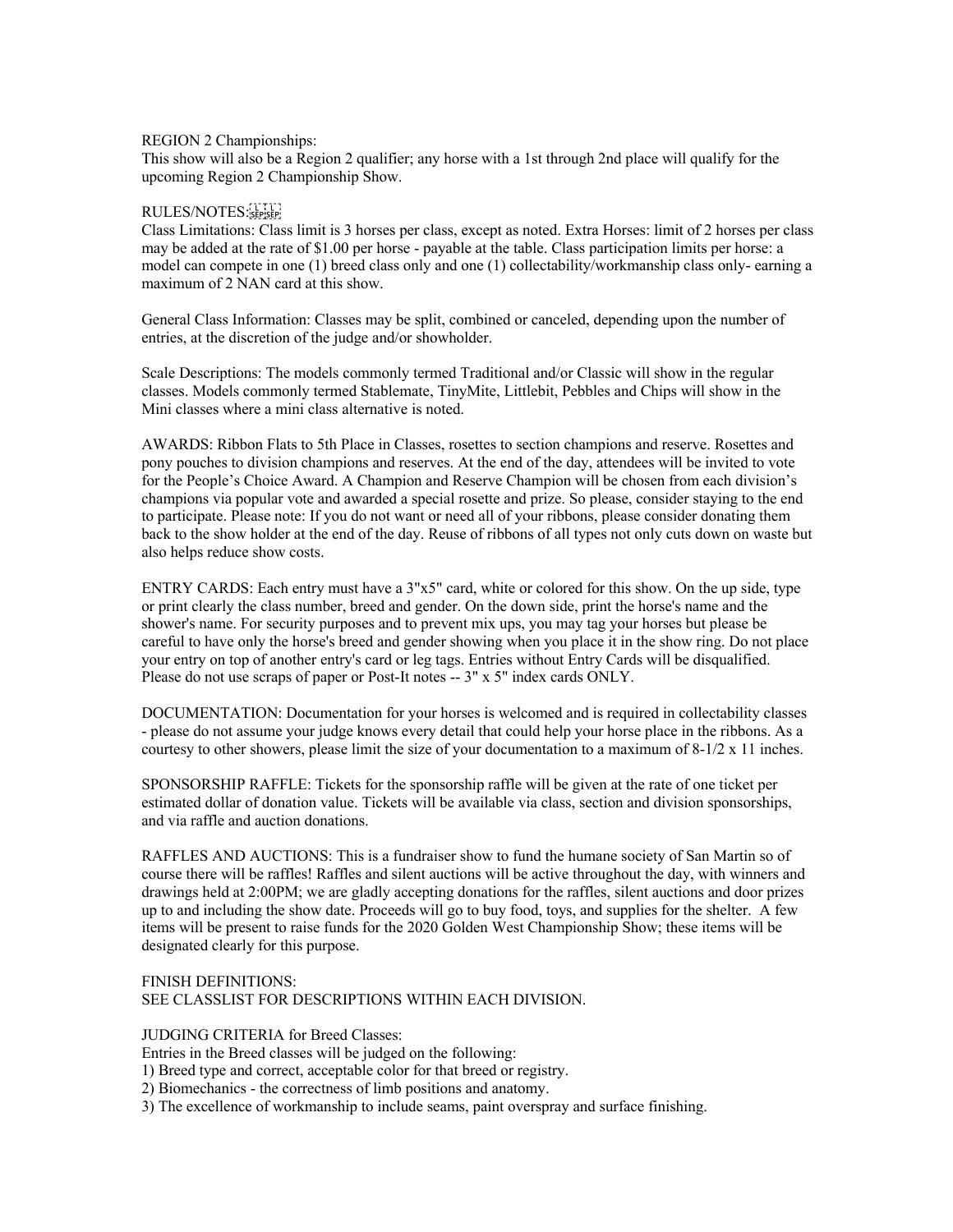#### 4) Overall Judge's impression

#### JUDGING CRITERIA for Workmanship Classes:

Entries in the workmanship classes will be judged on the following:

1) Preparation work on the model prior to final painting including seams, correct biomechanics, etc.

2) Any resculpting work

3) Correctness for Breed assignment as applicable including color and body type

4) final painting and finish work

5) Overall Judge's impression

#### JUDGING CRITERIA for Collectability Classes:

Entries in the collectability classes will be judged on the following

1) Rarity, please provide documentation

2) Condition of the model (rubs, scratches, discoloration, etc.)

3) Overall Judge's impression

Documentation about unusual breeds, new breeds or unusual colors will be an asset. If a shower chooses to lay their entry down on the table rather than place it in a standing position, they automatically give the judge the authority to pick up the horse for judging so that the other side of the model may be seen. The judge must be allowed to pick up the model for judging. Show holder(s) and judges are not responsible for any damage that occurs on the show table should a "tippy" horse fall over. Please lay horses down on a modestly sized piece of fabric or bubble wrap to protect your entry.

Judges' Decisions: Decisions of the judges are final! Please do not question them while they are judging a class. If you have a question regarding a placing, please ask the judge politely and promptly after the class. Some classes may be team judged or another judge may fill in for a short break. Please feel free to approach the show holder to intercede on your behalf with a question for the judge if there seems to be a serious conflict occurring during the actual judging... only the show holder may interrupt the judging for any reason.

PLEASE do not hover, take photographs or approach any portion of the table while the judge is judging a class!

Groom/dust your models PRIOR to bringing them to the table. Excessive time spent dusting slows the show down and the dust you brush off your model into the air can settle onto another shower's model. Please be aware and considerate.

DO NOT touch any models other than your own unless you have the specific permission of the owner.

# ANY QUESTIONS? PLEASE ASK YOUR DIVISION JUDGE AND/OR SHOW HOLDER BEFORE THE CLASS BEGINS!

### GENERAL BREED GUIDELINES:

Please refer to the NAMHSA 2018 Breed List for classification of breeds into types. Our class list is based off of this master list. If you cannot locate it, feel free to email the show holder and I will send a copy to you.

Arabian: All purebred Arabian strains recognized by the Arabian Horse Registry. NOTE: The Shagya Arabian although of Arabian ancestry is not "of type" as recognized by AHR and should be shown in Other Sport.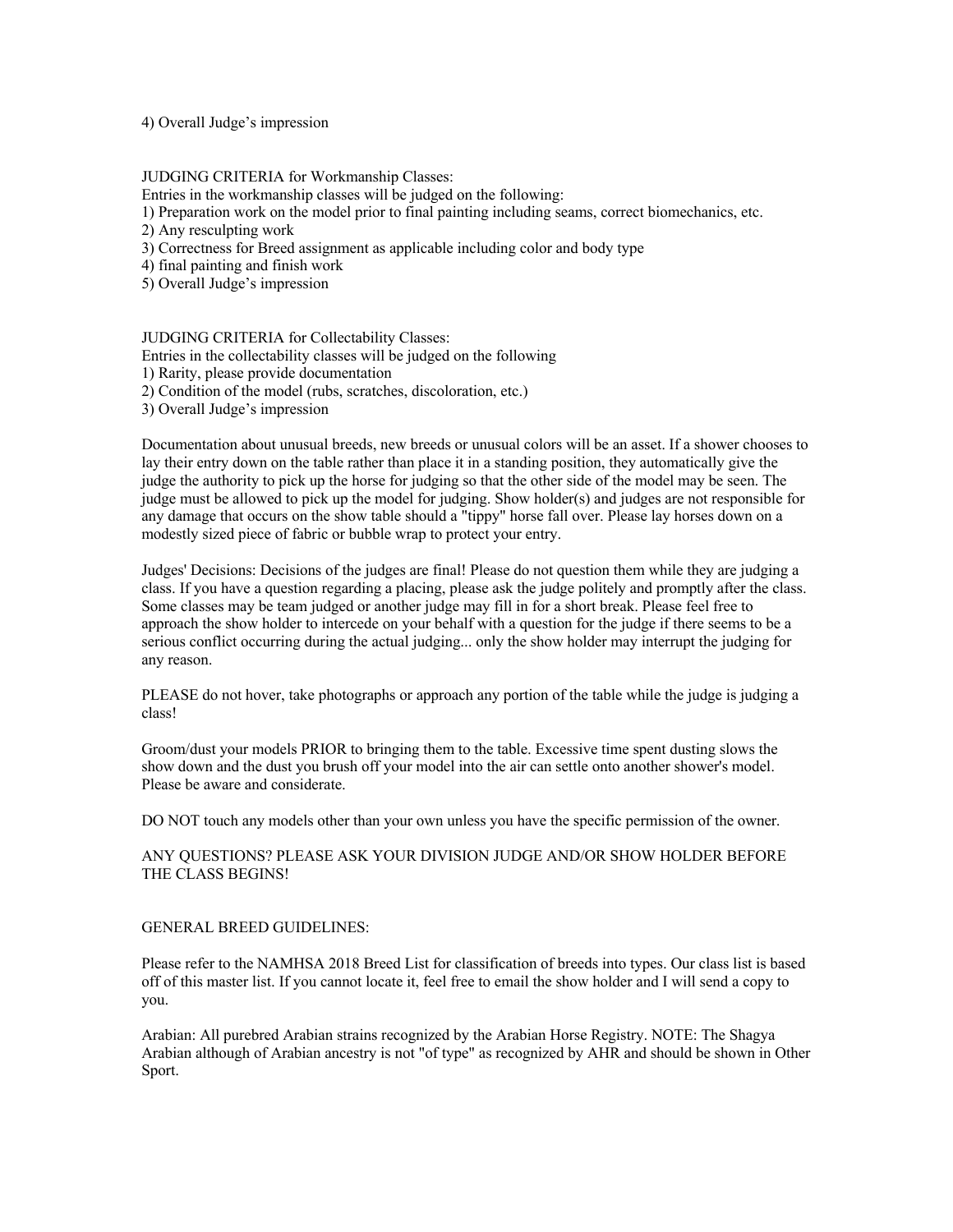Part-Arabian: All part Arabians of extreme Arab type show in this class. Part Arabians showing more type of their other half should show in Other Light/Part Breed, or where appropriate for their body type. For instance, a Quarab that appears more like a Pure Arab would be shown in Part Arabs in the Arab division, whereas a Quarab that appears more like a Quarter Horse would be shown in Other Stock/Partbred in the Stock division. National Show Horses - both gaited and non-gaited - will show in NSH classes.

Warmblood: Horses shown as Warmbloods are actually descended from or a blend of hot-blooded breeds and cold-blooded (light draft) breeds... they are not simply sport-conformed versions of other breeds. Examples are Belgian Warmblood, Budyonny, Danish Warmblood, Danubian, Dutch Gronigen, Dutch Warmblood, East Bulgarian, Finnish Universal, French Trotter, Gelderlander, Hispano, Holsteiner, Hanoverian, Trakehner, Hungarian Warmblood, Irish Draft aka Irish Draught, Kladruber, Knabstrup, Latvia, Mecklenbury, Oldenburg, Rhinelander, Salerno, Selle Francais, Swedish Warmblood.

Sport Horses: Athletic breeds used for actual sport in their native lands and sport conformed individuals that have evolved in modern era to fulfill the needs of today's competition. Examples are Akhal Teke, Appaloosa Sporthorse (Appaloosa x Warmblood origins) , American Sport Horse or American Warmblood (basically Quarter Horse or Paint crossed on Thoroughbred or breeds with Warmblood origins, possibly Mustang and Thoroughbred or Warmblood crosses), Canadian Sport Horse, Furious, Irish Draught Sporthorse, Metis Trotter, Nonius, Terek, Waler, Westphalian and all other pure or part of the above breeds showing Warmblood characteristics, used for all aspects of combined training including geographically located racing events (i.e. in North American harness racing horses are Standardbreds, but in Russia they could be the Metis Trotter or Orlov Trotter breeds.)

Carriage Breeds: Such as Cleveland Bay, Friesian, Friesian Sporthorse, Hackney Horse, French or Norman Cob, Lippizan, Orlov Trotter, Welsh Cob section "D", all other pure or part of the above breeds showing Cob, or Carriage characteristics, used for driving.

Gaited Horse: Any breeds exhibiting gaited characteristics, i.e. is NATURALLY inclined to perform gaits other than a walk, trot, and canter (such as a running walk, rack, foxtrot, etc.) A high trot does NOT constitute a specialized gait. The Spanish Walk is a movement that can be taught to any well-conformed breed and is not a gait. Spanish breed or descended breeds such as the Mangalara Marcheador, Paso Fino or Peruvian Paso are encouraged but not required to show in Spanish Breeds, rather than in Other Gaited (there may or may not be a separate Gaited Spanish class offered.) However - Non-Gaited Spanish breeds must show in the Spanish classes. The American Saddlebred, American Spotted Saddlehorse, Missouri Foxtrotter, Tennessee Walking horses of either show/padded shoe "Big Lick" version or cowboy shod version "Plantation Style", Rocky Mountain Horse, Walkaloosa, and all other pure or part breeds showing gaited characteristics show in this Gaited class.

Ponies: Any breed exhibiting pony characteristics of height and conformation, or those generally recognized as "pony." Includes but isn't limited to these breeds: American Shetland, American Walking Pony, Assateague, Bali, Basque, Batak, British Shetland, British Spotted Pony, Carmargue, Chincoteague, Chinese, Dales Pony, Dartmoor, Fell Pony, Galiceno, Hackney Pony, Marwari, Mongolian, New Forest Pony, Paint Pony, POA, Quarter Pony, Rocky Mountain Pony (Welsh Section "A") Welsh Section "B", Welsh Cob Pony Section "C" and any other pure or part ponies exhibiting pony characteristics. American Saddle Pony and other Gaited Pony breeds should show here in Other Ponies. Hackney Ponies, which are not gaited, go in Show Ponies.

Stock Breeds: Any breed typically used for working stock, or of a body type considered as "stock", Appaloosa, Australian Stock Horse, Canadian Cutter, Colorado Ranger or Rangerbred, Mustang, Paint, Quarter Horse. All breeds not listed that would be used in its native country or region for working stock or general ranch work. For this show, please show BLM Mustangs, Kiger Mustangs, Cayuse Indian Pony/ Cayuse Indian Horse, and other Mustangs of various types and sub-groups in the Mustang class. Spanish Mustangs may be shown in either the Mustang class (the preferred location) or they may be shown in the Spanish classes (if they already have NAN cards in that class.) Any other pure or part breed exhibiting stock characteristics: American Indian Horses may show in either the Mustang class or the Other Stock